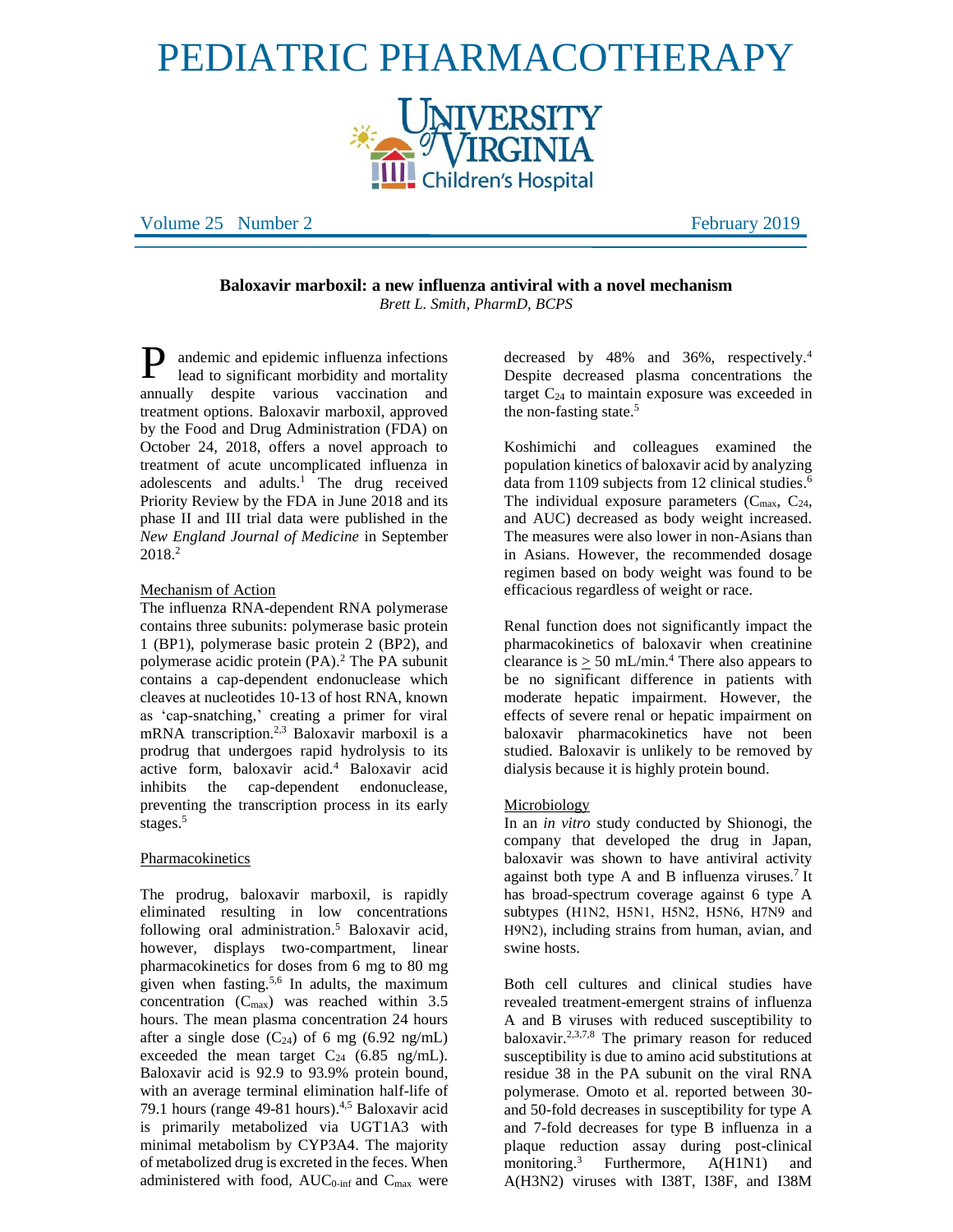substitutions had reduced replication capability compared to the wild-type virus. The type B virus with I38F and I38M substitutions, however, replicated similarly to the wild-type virus. Takashita and colleagues reported 50% inhibitory concentration values 44 times higher in an influenza virus strain containing the I38T substitution in a focus reduction assay.<sup>8</sup> Both Takashita and Omoto also found that baloxavir remains effective against neuraminidase inhibitor-resistant strains. Similarly, neuraminidase inhibitors do not exhibit crossresistance in baloxavir-resistant strains.

In a phase II study, 2.2% of patients had viruses with I38T/F amino acid substitutions which reduced susceptibility of A(H1N1) by a factor of over ten. In the phase III trial, 9.7% of patients had I38T/ M substitutions, all in A(H3N2) viral strains. Contrastingly, no I38 substitutions were found in patients receiving placebo in a randomly selected group. At day 5, infectious virus was detected in 91% of baloxavir recipients with I38T/M substitutions, 7% of baloxavir recipients without amino acid substitutions, and 31% of placebo recipients. Time to alleviation of symptoms was also longer in patients with viral variants versus patients with strains showing no PA substitutions  $(63.1$  hours vs. 49.6 hours).<sup>2</sup>

# Clinical Experience

Two double-blind, randomized, controlled trials determined the safety and efficacy of baloxavir marboxil. The first study, a phase II trial, evaluated three single doses of baloxavir (10 mg, 20 mg, or 40 mg) versus placebo in Japanese adults age 20 to 64 years with acute influenza. Patients were randomized in a 1:1:1:1 ratio to one of the three doses or placebo.

The second study, a Phase III trial named CAPSTONE-1, included healthy adolescents and adult outpatients with influenza-like illness age 12 to 64 years in the United States and Japan. Patients 12 to 19 years were randomized to receive either baloxavir marboxil or placebo in a 2:1 ratio. Patients 20 to 64 years were randomized in a 2:2:1 ratio to receive baloxavir (a single dose of 40 mg for those weighing between 40 and 80 kg, 80 mg for those weighing 80 kg or more), oseltamivir (75 mg twice daily for 5 days), or placebo. Patients also received matching placebo for either baloxavir or oseltamivir for a total treatment course of 5 days for all participants.

Both trials included patients with fever (axillary,  $> 38.0^{\circ}$ C), at least one respiratory symptom (cough, sore throat, nasal congestion), and at least one systemic symptom (fatigue, muscle or joint pain, feverishness or chills, headache) within 48 hours of symptom onset. In the phase II trial, influenza also had to be confirmed with a positive rapid antigen test for inclusion, as this is the standard of care in Japan. Women of childbearing age were included if they agreed to use highly

effective contraception for 3 months after the first dose of either study drug. Patients were only allowed to take acetaminophen for influenza symptom relief. Pregnant women, patients with specified underlying conditions, those weighing less than 40 kg, or those requiring hospitalization were excluded from both studies.

The primary endpoint in both trials, time to alleviation of symptoms, was determined by patient-reported absent or mild symptoms for at least 21.5 hours from the start of the trial regimen.<sup>2,6</sup> Twice daily, on days 1 through 9, participants rated the severity of the inclusion symptoms on a 4-point scale. Patients also rated their overall health on a scale of 1 (worst possible) to 10 (normal) once daily to determine time to return to usual health. Body temperature was taken four times daily for the first three days and twice daily thereafter to measure time to resolution of fever. To measure virologic endpoints, including changes in baseline of infectious virus and viral RNA titers, duration of virus detection, and frequency of emergence of amino acid substitutions associated with reduced baloxavir susceptibility, two nasopharyngeal swabs were taken at each visit up to day 8 (phase II) or 9 (phase III). In addition, serum was tested for influenza neutralizing antibody on days 1 and 22.

Overall, 389 of 400 randomized patients completed the phase II trial. The median time to alleviation of symptoms was significantly shorter in each of the three dose groups (10 mg, 20 mg, 40 mg) compared to placebo at 54.2 hours  $(P=0.009)$ , 51.0 hours  $(P=0.02)$ , and 49.5 hours (P=0.005) versus 77.7 hours, respectively. All three dosing groups also demonstrated greater reductions in virus titers compared to placebo on days 2 and 3.

In the phase III trial, 1366 of the 1436 randomized patients completed the study. The intention-totreat infected population included 1064 patients in the phase III trial who had influenza diagnosis confirmed by reverse transcriptase-polymerase chain reaction (RT-PCR) assay. In this population, the baloxavir group had a significantly shorter median time to alleviation of symptoms compared to placebo (53.7 hours vs. 80.2 hours, P<0.001). Likewise, the intention-totreat population baloxavir group had a shorter median time to alleviation of symptoms compared to placebo group (65.4 hours vs. 88.6 hours, P<0.001)). A shorter median time to alleviation of symptoms was also noted for both adults (median difference, 25.6 hours; P<0.001) and adolescents  $(median$  difference, 38.6 hours; P=0.006) receiving baloxavir compared to placebo. The baloxavir and oseltamivir groups had a similar median time to alleviation of symptoms (53.5 hours versus 53.8 hours). Patients who started the trial regimen within 24 hours of symptom onset had significantly greater median difference in the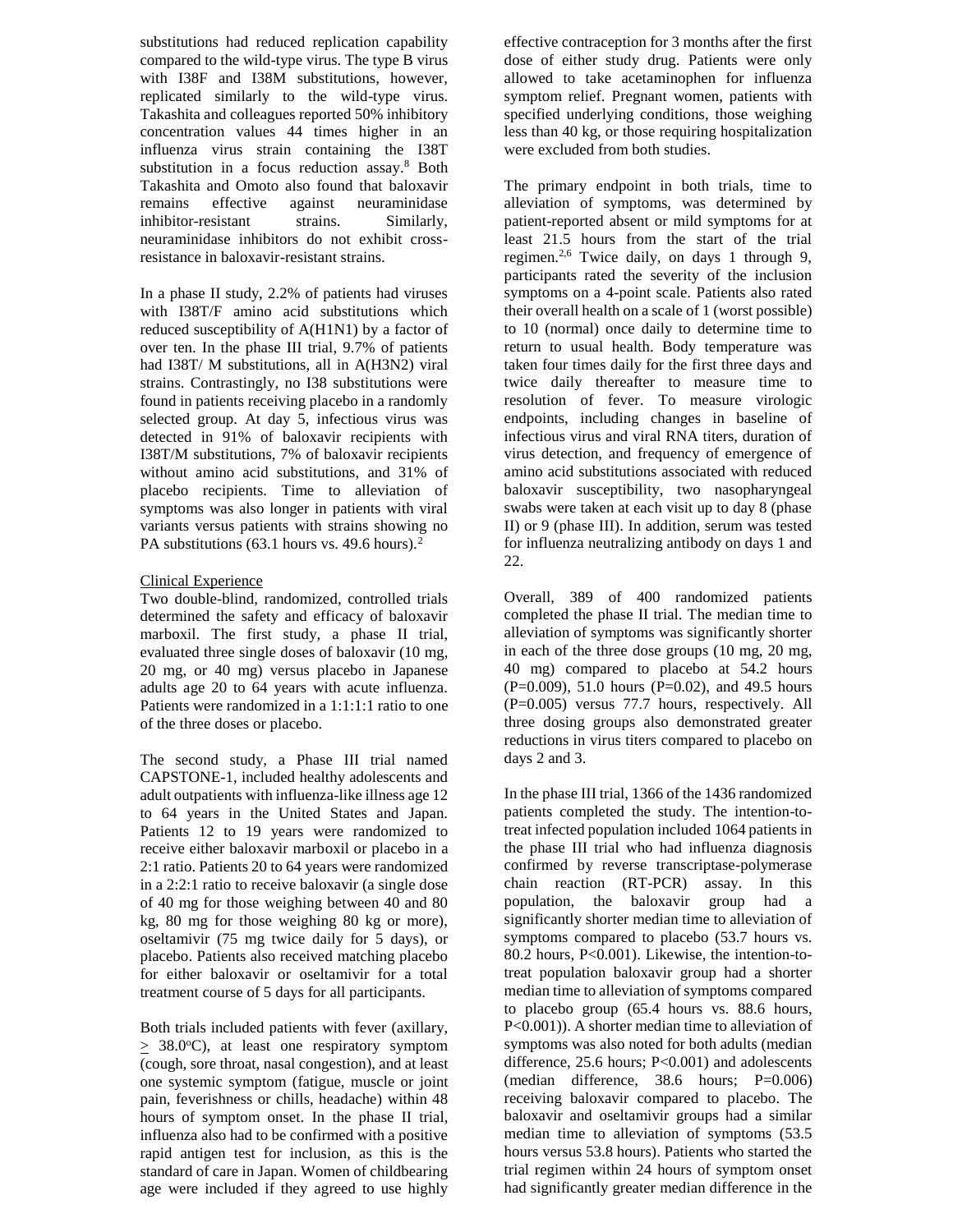time to alleviation of symptoms between the baloxavir and placebo groups (32.8 hours; P<0.001) compared to patients who started the regimen later (13.2 hours; P=0.008).

Baloxavir groups had a significantly shorter median time to resolution of fever compared to placebo  $(24.5 \text{ hours} \times 42.0 \text{ hours}, P<0.001)$ . While the median time to return to usual health was shorter in the baloxavir group compared to placebo, it was not a significant finding (129.2 hours versus  $168.8$  hours,  $P=0.06$ ).

Virologic efficacy was also shown in the phase III trial for baloxavir. Patients in the baloxavir treatment group experienced more rapid declines in viral load than placebo or oseltamivir 1 day after regimen initiation. Infectious virus was detected at a median duration of 24.0 hours for the baloxavir group versus 72.0 hours in the oseltamivir group (P<0.001), and 96.0 hours in the placebo group  $(P<0.001)$ .

Ison and colleagues recently presented preliminary findings of CAPSTONE-2, a phase III, randomized, multicenter, double-blind trial examining baloxavir marboxil compared to placebo or oseltamivir in influenza patients with high risk of complications.<sup>9</sup> In addition to CAPSTONE-1 inclusion criteria participants had to have at least one criteria determining high risk of influenza complication. Patients were randomized 1:1:1 to receive one single dose of baloxavir on day 1, oseltamivir twice daily for 5 days, or placebo. The primary endpoint was time to improvement of influenza symptoms (TTIIS) in patients with confirmed influenza infection.

In the study, 2184 patients were enrolled and 1163 (53%) had confirmed influenza. Asthma or chronic lung disease and age  $\geq$  65 years were the most common risk factors. TTIIS in the baloxavir group was significantly shorter than placebo for all viral strains (median 72.3 hours vs. 102.3 hours, P<0.0001) and shorter than oseltamivir for type B (74.6 hours vs. 101.6 hours, P=0.0251). Baloxavir patients stopped shedding virus by 48 hours versus 96 hours in the placebo and oseltamivir groups.

# Warnings and Precautions

Baloxavir has only shown efficacy against influenza virus. Practitioners should continue to evaluate for a potential bacterial infection presenting with influenza-like symptoms or as a complication of influenza and prescribe appropriate therapy as necessary.<sup>4</sup>

# Adverse Effects

The safety of baloxavir was evaluated in all three trial phases.2,5 A Phase I randomized crossover study by Koshimichi et al. evaluated drug dosing relative to food consumption in 15 healthy Japanese adult male participants.<sup>5</sup> Of the 12 participants who completed the study, five

reported a total of 8 treatment-related treatmentemergent adverse events (TEAEs). Two or more participants reported increased alanine aminotransferase (ALT), increased eosinophil count, and increased white blood cell count. A second phase I trial conducted by Koshimichi and colleagues evaluated baloxavir marboxil dosing (6 mg, 20 mg, 40 mg, 80 mg). Only one mild TEAE, headache, was reported by the 40 participants.

Adverse events were reported in 23 to 27% of patients receiving baloxavir across dosing groups and 29% of patients receiving placebo during the Phase II study.<sup>2</sup> None of the reported events had significant rate differences between treatment and placebo. The Phase III trial reported adverse events in 20.7% of the baloxavir group, 24.6% of the placebo group, and 24.8% of the oseltamivir group.<sup>2</sup> Treatment-related adverse events reported in over 1% of any patients included diarrhea and nausea. The incidence of treatment-related adverse events was more common in the oseltamivir group (8.4%) than the baloxavir group (4.4%). Overall, the adverse events reported in at least 1% of adult and adolescent participants receiving baloxavir in both phase II and III studies regardless of causality were diarrhea, bronchitis, nausea, nasopharyngitis, and headache.<sup>4</sup>

#### Drug Interactions

Baloxavir is a substrate of P-glycoprotein (P-gp), UGT1A3, and CYP3A4. However, following clinical and *in vitro* studies, baloxavir marboxil and its active metabolite do not appear to inhibit cytochrome P450 enzymes, UGT enzymes, or transporter systems.

Baloxavir acid contains a metal chelating headgroup to encourage binding to two divalent cations in the cap-dependent endonuclease. For this reason cation-containing foods (e.g. dairy products) or medications (e.g. calcium, iron, magnesium, zinc) can chelate baloxavir and coadministration should be avoided.3,4 While it has not been studied, concurrent administration with the intranasal live attenuated vaccine should be avoided as antivirals may decrease its effectiveness.<sup>4</sup>

A mouse model has shown synergistic antiviral activity between baloxavir acid and neuraminidase inhibitors in type A influenza.<sup>10</sup> In anticipation of potential combination therapy with baloxavir and oseltamivir, Kawaguchi et al. conducted a phase I, open-label, randomized, three-treatment crossover study to determine the effect of oseltamivir on the pharmacokinetic and safety profile of baloxavir.<sup>11</sup> In Japan, 18 healthy adult male subjects (mean age 37.7 years) received three treatments in a randomized sequence with a 21 day washout. Treatments consisted of baloxavir 40mg as a single dose, oseltamivir 75 mg twice daily for 5 days, or both medications concurrently.  $C_{\text{max}}$  and AUC were